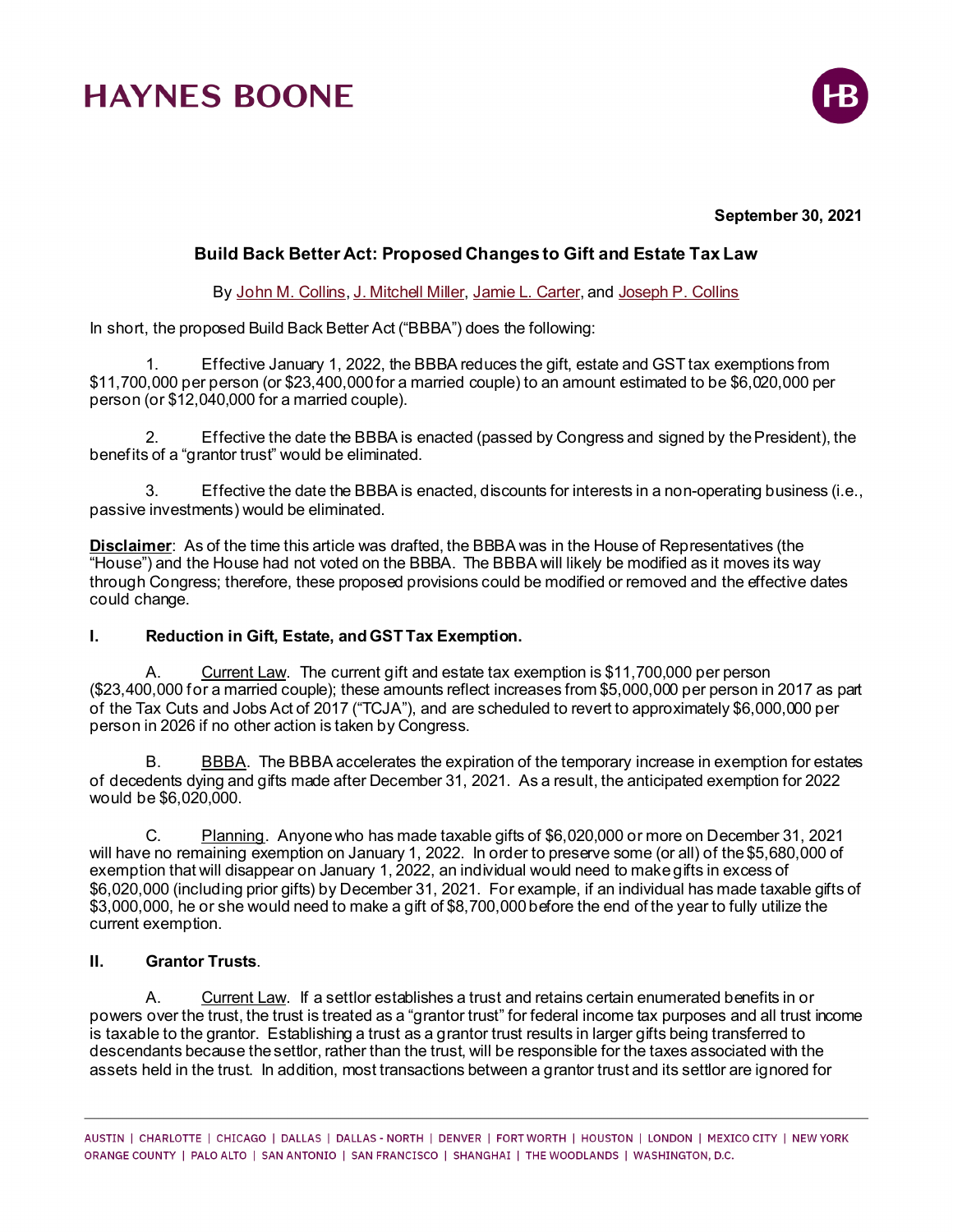## **HAYNES BOONE**

income tax purposes, including sales of appreciated assets, rent payments on property, and interest on promissory notes.

B. BBBA. The proposed legislation grandfathers grantor trusts established before the date of enactment; therefore, grantor trusts that do not receive any additional contributions or enter into transactions with the settlor will not be affected; however, additional gifts to grandfathered grantor trusts after the date of enactment would be subject to the new rules. In addition, sales to (or from) the grantor trust by the settlor may be taxable transactions (as well as rental payments and interest payments).

In addition, the proposed legislation affects new grantor trusts (or contributions to grandfathered grantor trusts) in the following ways:

1. Grantor trusts, whether revocable or irrevocable, will be brought back into the settlor's estate at death;

2. Sales between an irrevocable grantor trust and the settlor will be treated as sales to third parties (triggering gain on appreciated property);

3. Exchanges of property between the settlor and an irrevocable grantor trust trigger gain on appreciated property;

4. Distributions from a grantor trust to anyone other than the settlor or the settlor's spouse will be treated as taxable gifts; and

5. If the trust ceases to be a grantor trust, all assets will be treated as a taxable gift by the settlor.

As a result of these changes, establishing (or contributing to) any trust that is treated as a grantor trust would have substantial negative tax consequences. These rules will eliminate the benefits of a number of special trusts commonly used today: Qualified Personal Residence Trusts, Grantor Retained Annuity Trusts, and Spousal Lifetime Access Trusts. In addition, it will be much more difficult to establish an irrevocable trust that will own a life insurance policy without triggering these new rules.

C. Planning.

1. **Grantor Trusts**. Gifts and sales to grantor trusts prior to enactment of the legislation should not result in negative tax consequences; however, contributions should not be made to grantor trusts after the date of enactment. At this time, it is unclear whether a sale of property between the settlor and a grantor trust after the date of enactment will be a taxable transaction. Since the BBBA will likely be modified as it moves its way through Congress, it is possible the effective date could change, so individuals contemplating a sale or exchange transaction with a grantor trust should consider that risk.

2. **Non-Grantor Trusts**. Non-grantor trusts remain untouched by the grantor trust rules; however, if you contribute life insurance to a non-grantor trust or such a trust purchases a life insurance policy, it will generally be treated as a grantor trust unless extra precautions are taken (e.g., gifting fully paid life insurance to the trust, gifting cash to the trust to pay premiums that would be held in a non-